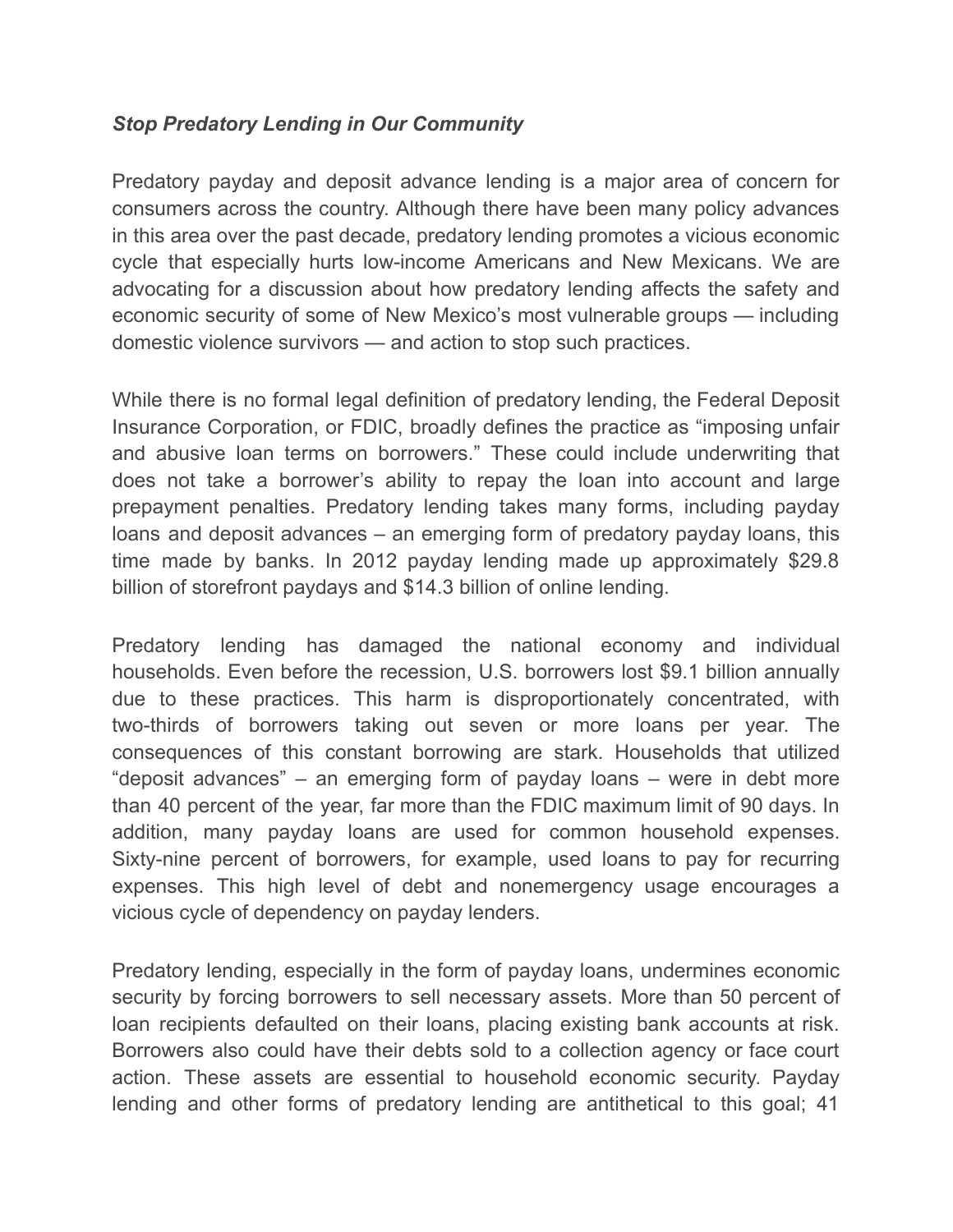percent of borrowers require a cash infusion to pay a loan, which could force them to sell possessions or request money from friends and family. This is even more troubling because fewer than half of the recipients have savings or assets from which to draw.

Payday lending is especially harmful because it disproportionately takes place in vulnerable communities. Seventy-five percent of payday-loan borrowers had incomes that were less than \$50,000 per year in 2001, and payday lenders are concentrated in low-income areas. In Texas, for example, more than 75 percent of stores are located in neighborhoods where the median household income is less than \$50,000. Moreover, many recipients of payday loans are desperate; 37 percent of borrowers stated that "they have been in such a difficult financial situation that they would take a payday loan on any terms offered."

In Southern New Mexico predatory payday, title, installment, and tax anticipation loans are robbing low-income and impoverished individuals and families of assets they need to survive and build an independent financial future. In 2013 over 160,000 New Mexicans paid an average of \$1,250 to repay the typical \$650 loan over five months. Local economies were debilitated, autos and homes were lost, families were thrown into turmoil, and children were cast into perilously unstable circumstances.

The average 2013 New Mexico storefront loan tracked by state statistics carried an interest rate of 340%. Recognizing the danger of high-cost loans, many states and the United States Military have enacted interest rate caps of 36% or less. Consumer and credit counseling agencies statewide and nationally have urged that loans be limited to maximum interest rates of 36% or less. Several for-profit and non-profit organizations have demonstrated that short-term small loans can be provided at costs ranging from 10% to 36% APR. These include GECU, Turbo Title (auto title loans), Native Community Finance, the Community Loan Center, Prospero Financiero, and others.

With broad-based community support, Catholic Charities along with other faith-based nonprofit organizations is urging local credit unions and financial institutions to implement affordable short-term loan programs to support the financial needs of the 25% of New Mexicans who are currently at the mercy of predatory lenders. We are also urging our state and local governments to place a